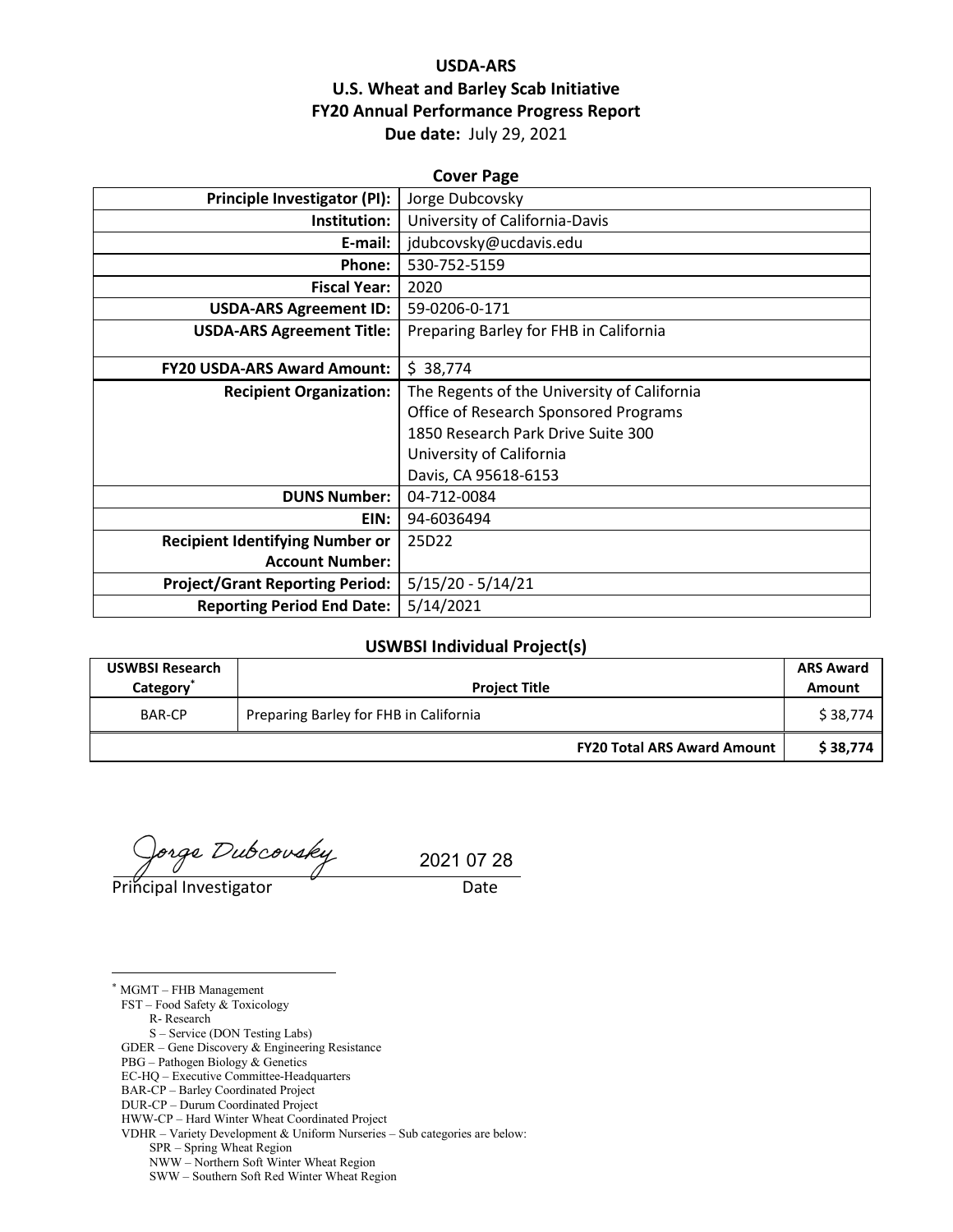**Project 1:** *Preparing Barley for FHB in California*

## **1. What are the major goals and objectives of the research project?**

The project goals are to characterize variation in resistance to FHB in the University of California‐Davis barley germplasm, to identify any novel sources of resistance, and to develop FHB-resistant barley germplasm adapted to California growing conditions.

**2. What was accomplished under these goals or objectives?** *(For each major goal/objective, address these three items below.)*

## **a) What were the major activities?**

One hundred lines from the barley breeding program were previously screened in an inoculated nursery (three replications) in MN in collaboration with Dr. Ruth Dill‐ Macky. Based on the severity(%) and DON(ppm) data, we removed highly susceptible lines and replaced them with lines of unknown resistance for a second screening nursery. Unfortunately, Dr. Dill‐Macky was unable to put in a screening nursery in the spring of 2020 due to the pandemic. However, Dr. Steffenson was able to include one rep of these lines in a screening nursery in the spring of 2021.

Twenty populations have been developed with parents that include elite lines and lines that show the greatest resistance or are known to be more resistant based on previous USWBSI. This material is now at the  $F_3$  stage and will be evaluated and selected for adaptation to California in the field for the 2021‐2022 growing season. A DH population is also being developed by OSU.

## **b) What were the significant results?**

The two most significant results to date are the knowledge of FHB resistance and susceptibility within our breeding material, which has previously been unknown, and the identification of a FHB resistant lines with promising characteristics for future release. We were able to identify lines with more potential resistance based on this initial screening and to initiate a FHB resistance program at UCD. One of our elite AMBA approved malting lines (B9k62) showed low FHB severity (13%) and DON (15 ppm) and we are planning to release it in 2022. This variety will be the first FHB resistant malting barley variety in California and we plan to name it UC‐Gallagher in recognition to the late barely breeder from CA, who set the foundation of our malting barley program.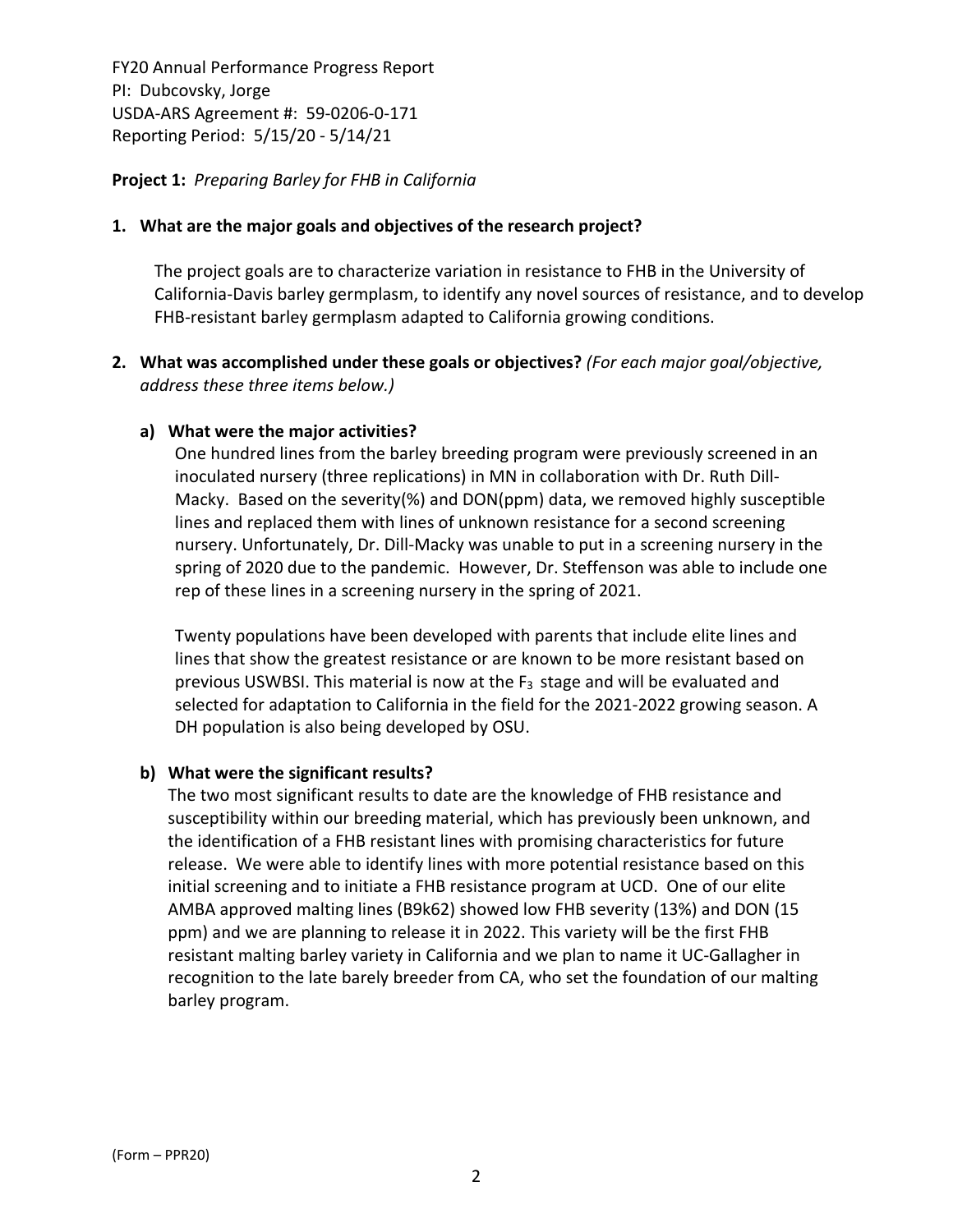## **c) List key outcomes or other achievements.**

Key outcomes include the imminent release of a two-row AMBA approved malting line showing low FHB susceptibility and the development of several populations with at least one parent of low FHB susceptibility.

## **3. Was this research impacted by the COVID‐19 pandemic (i.e. university shutdowns and/or restrictions, reduced or lack of support personnel, etc.)? If yes, please explain how this research was impacted or is continuing to be impacted.**

Yes, this research was very much impacted by the pandemic. Dr. Dill Macky was not able to plants the second year screening nursery (spring 2020). Fortunately, Dr. Steffenson was able to plant a subset of this nursery for during the spring 2021 season that will provide valuable information. Also genotyping efforts were put on hold due to the closure of laboratories and family obligations for the researcher (two small kids' not attending school).

## **4. What opportunities for training and professional development has the project provided?**

Students and researchers were trained in genotyping techniques.

#### **5. How have the results been disseminated to communities of interest?**

Nothing to Report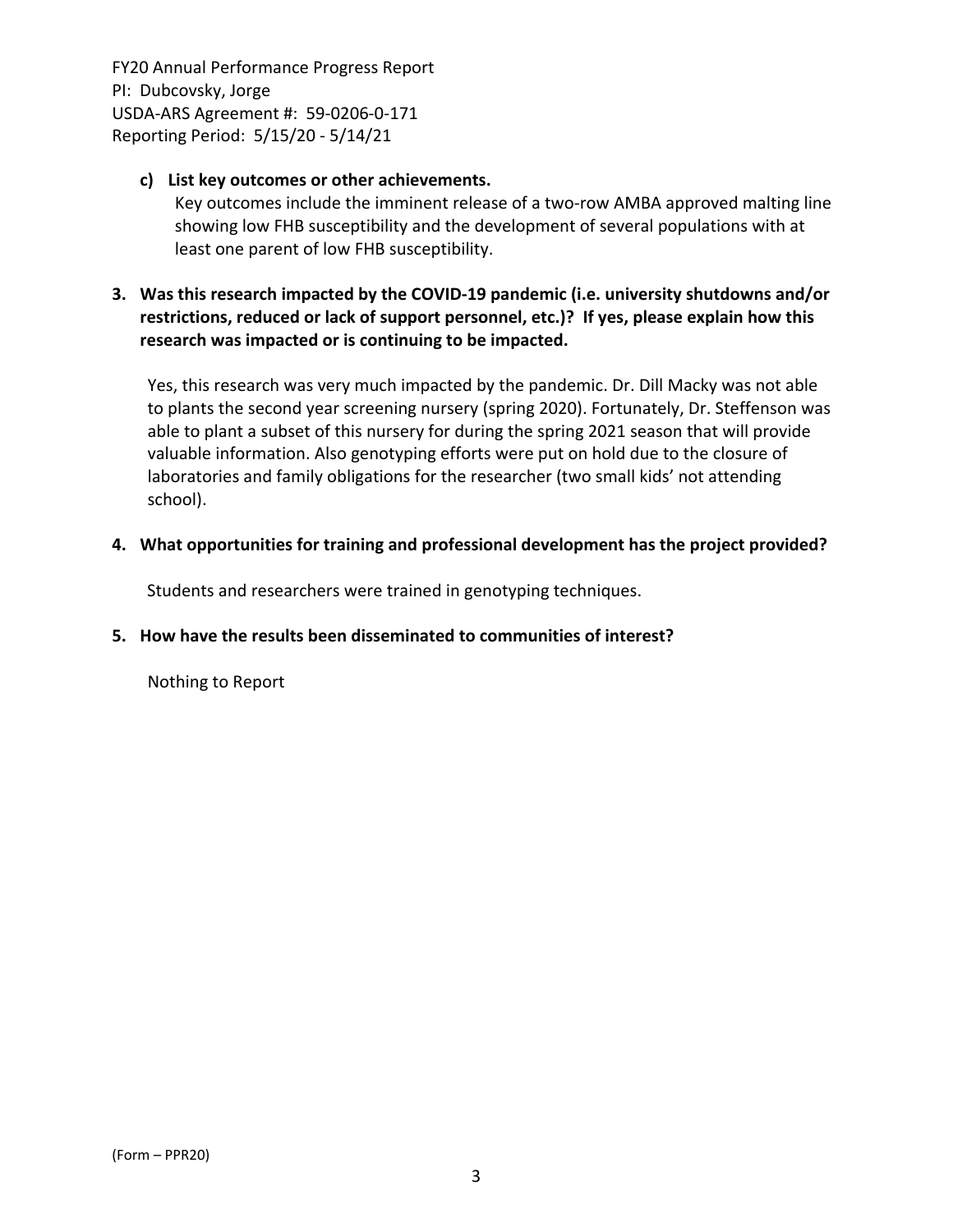# **Training of Next Generation Scientists**

**Instructions:** Please answer the following questions as it pertains to the FY20 award period (5/15/20 ‐ 5/14/21). The term "support" below includes any level of benefit to the student, ranging from full stipend plus tuition to the situation where the student's stipend was paid from other funds, but who learned how to rate scab in a misted nursery paid for by the USWBSI, and anything in between.

**1. Did any graduate students in your research program supported by funding from your USWBSI grant earn their MS degree during the FY20 award period?** ☐Yes ☒No

**If yes, how many?** Click to enter number here.

**2. Did any graduate students in your research program supported by funding from your USWBSI grant earn their Ph.D. degree during the FY20 award period?**

☐Yes ☒No **If yes, how many?** Click to enter number here.

**3. Have any post docs who worked for you during the FY20 award period and were supported by funding from your USWBSI grant taken faculty positions with universities?** ☐Yes ☒No

**If yes, how many?** Click to enter number here.

**4. Have any post docs who worked for you during the FY20 award period and were supported by funding from your USWBSI grant gone on to take positions with private ag‐ related companies or federal agencies?**

☐Yes ☒No

**If yes, how many?** Click to enter number here.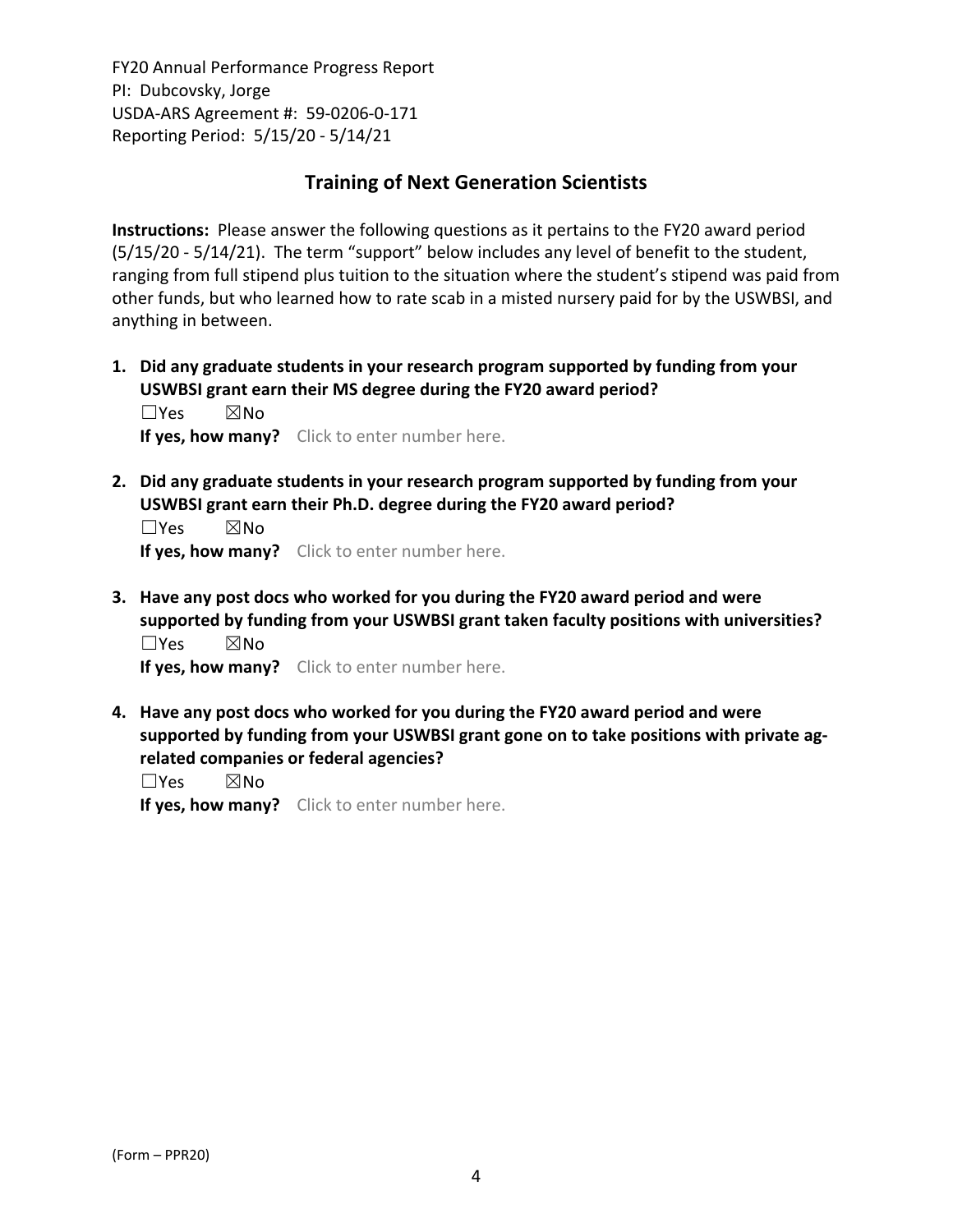# **Release of Germplasm/Cultivars**

**Instructions:** In the table below, list all germplasm and/or cultivars released with full or partial support through the USWBSI during the FY20 award period (5/15/20 - 5/14/21). All columns must be completed for each listed germplasm/cultivar. Use the key below the table for Grain Class abbreviations. 

| <b>Name of Germplasm/Cultivar</b> | <b>Grain Class</b>    | <b>FHB Resistance</b>                                  | <b>FHB</b><br>Rating<br>$(0-9)$ | Year<br><b>Released</b> |
|-----------------------------------|-----------------------|--------------------------------------------------------|---------------------------------|-------------------------|
| N/A                               | Select Grain<br>Class | Select what represents<br>your most resistant<br>check | Enter as<br>text 0-9<br>rating  | Select Year             |
| Click here to enter text.         | Select Grain<br>Class | Select what represents<br>your most resistant<br>check | Enter as<br>text 0-9<br>rating  | Select Year             |
| Click here to enter text.         | Select Grain<br>Class | Select what represents<br>your most resistant<br>check | Enter as<br>text 0-9<br>rating  | Select Year             |
| Click here to enter text.         | Select Grain<br>Class | Select what represents<br>your most resistant<br>check | Enter as<br>text 0-9<br>rating  | Select Year             |
| Click here to enter text.         | Select Grain<br>Class | Select what represents<br>your most resistant<br>check | Enter as<br>text 0-9<br>rating  | Select Year             |
| Click here to enter text.         | Select Grain<br>Class | Select what represents<br>your most resistant<br>check | Enter as<br>text 0-9<br>rating  | Select Year             |
| Click here to enter text.         | Select Grain<br>Class | Select what represents<br>your most resistant<br>check | Enter as<br>text 0-9<br>rating  | Select Year             |
| Click here to enter text.         | Select Grain<br>Class | Select what represents<br>your most resistant<br>check | Enter as<br>text 0-9<br>rating  | Select Year             |
| Click here to enter text.         | Select Grain<br>Class | Select what represents<br>your most resistant<br>check | Enter as<br>text 0-9<br>rating  | Select Year             |
| Click here to enter text.         | Select Grain<br>Class | Select what represents<br>your most resistant<br>check | Enter as<br>text 0-9<br>rating  | Select Year             |
| Click here to enter text.         | Select Grain<br>Class | Select what represents<br>your most resistant<br>check | Enter as<br>text 0-9<br>rating  | Select Year             |
| Click here to enter text.         | Select Grain<br>Class | Select what represents<br>your most resistant<br>check | Enter as<br>text 0-9<br>rating  | Select Year             |
| Click here to enter text.         | Select Grain<br>Class | Select what represents<br>your most resistant<br>check | Enter as<br>text 0-9<br>rating  | Select Year             |
| Click here to enter text.         | Select Grain<br>Class | Select what represents<br>your most resistant<br>check | Enter as<br>text 0-9<br>rating  | Select Year             |

NOTE: Leave blank if you have nothing to report or if your grant did NOT include any VDHR-related projects.

**NOTE:** List the associated release notice or publication under the appropriate sub-section in the 'Publications' section of the FPR.